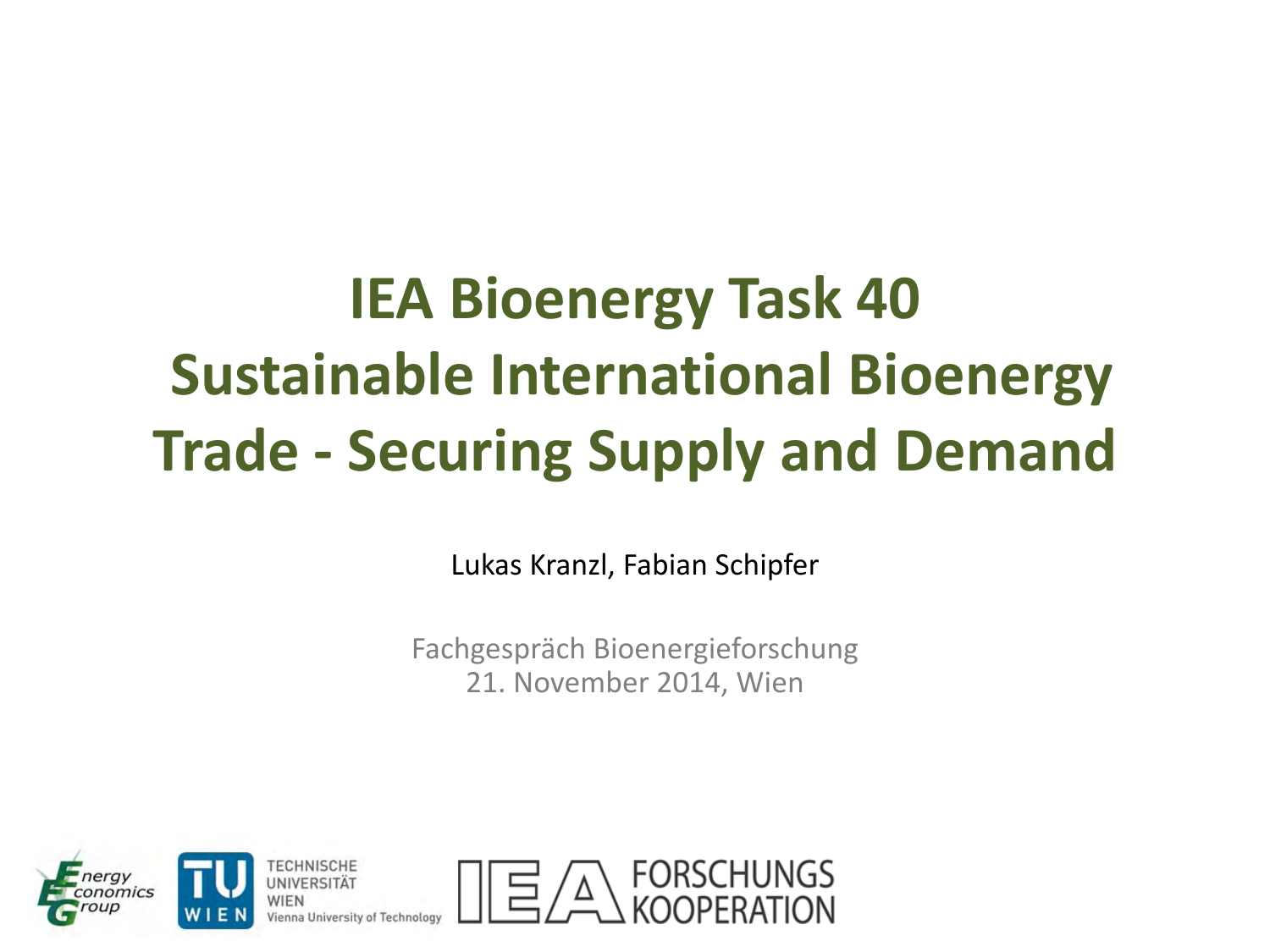### **Selected topics**

- **Handbook "International Bioenergy Trade" (Junginger et al., 2014)**
- **Task37 & task40 joint study on biomethane trade (Thrän et al., 2014)**
- **Possible new industrial user of torrefied biomass study (ongoing)**

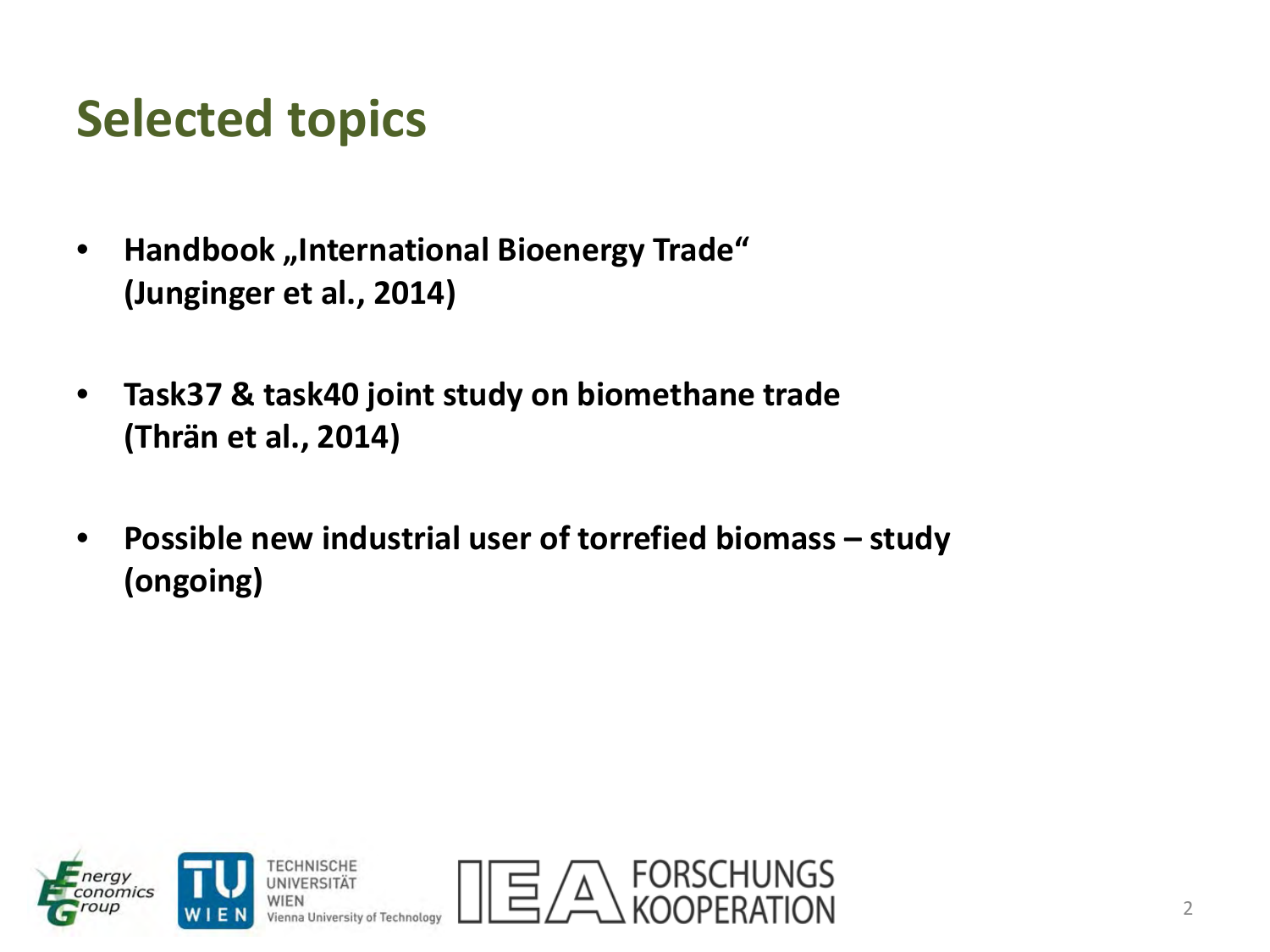## **Handbook** "International Bioenergy Trade"



### **International Bioenergy Trade**

y, status & outlook on securing sustainable bioenergy demand and markets. Series: » Lecture Notes in Energy, Vol. 17 Junginger, Martin, Goh, Chun Sheng, Faaij, André (Eds.) 2014, VI, 233 p. 56 illus., 36 illus. in color.

Source: http://www.springer.com/energy/

- Contributions from all T40 members
- Summary of 9 years monitoring on bioenergy trade, 20 workshops held on trade related topics and over 100 studies including country reports, newsletters etc.
- Overview and insightes, large amount of practical experience in "what work´s and what doesn´t"
- Outlook and "clear(er) view on how to proceed to build working sustainable international bioenergy markets in the future".

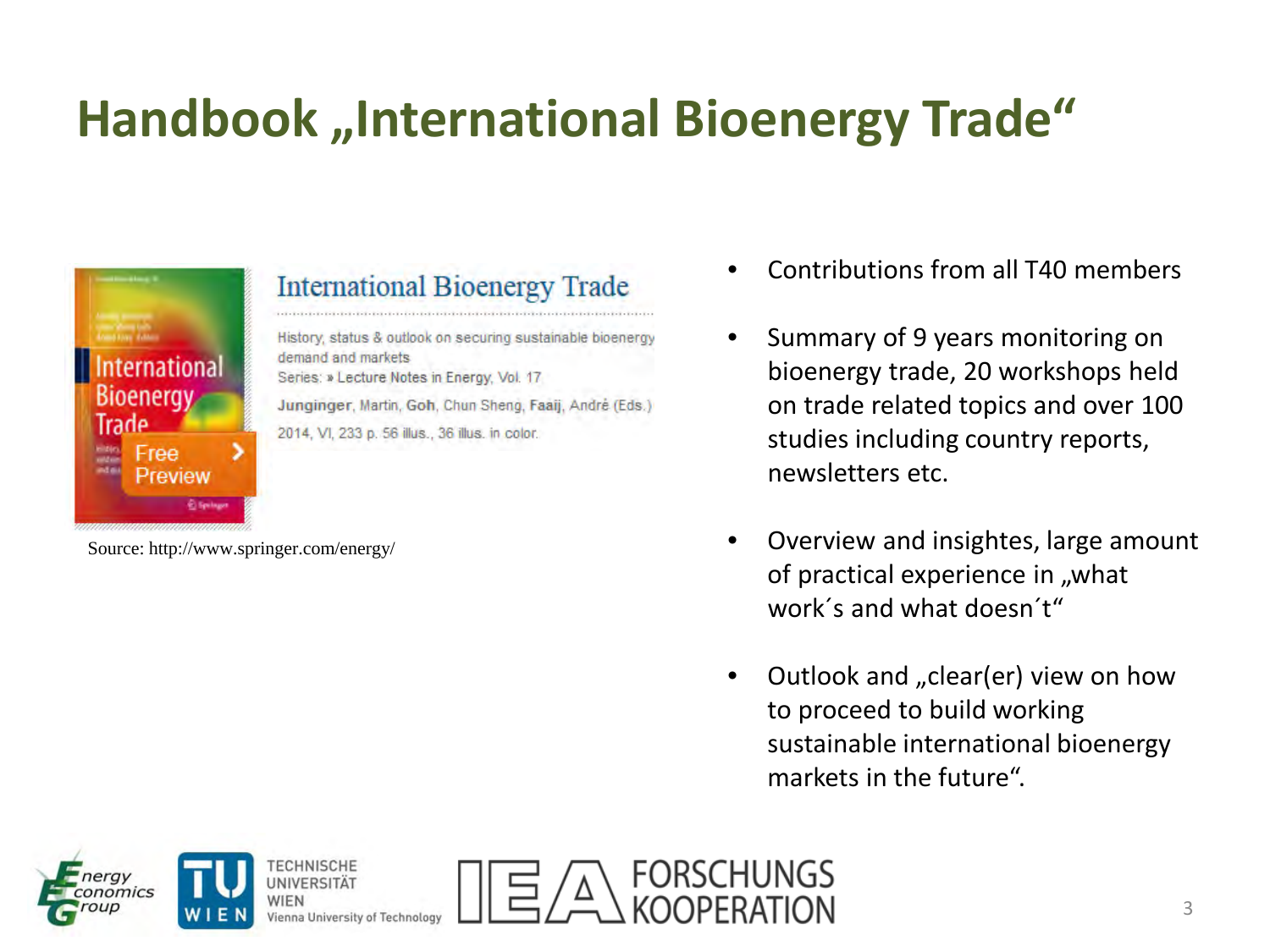A General Introduction to International Bioenergy Trade Faaij, André (et al.) Pages 1-15

#### Developments in International Liquid Biofuel Trade

Lamers, Patrick (et al.) Pages 17-40

#### Global Woody Biomass Trade for Energy

Lamers, Patrick (et al.) Pages 41-63

#### Development of Bioenergy Trade in Four Different Settings - The Role of **Potential and Policies** Thrän, Daniela (et al.)

Pages 65-101

#### Optimization of Biomass Transport and Logistics

Searcy, Erin (et al.) Pages 103-123

The Role of Sustainability Requirements in International Bioenergy Markets Pelkmans, Luc (et al.) Pages 125-149

#### Drivers and Barriers for Bioenergy Trade

Junginger, Martin (et al.) Pages 151-172

#### Medium and Long-Term Perspectives of International Bioenergy Trade

Kranzl, Lukas (et al.) Pages 173-189

#### Financing Bioenergy Trade: Making It Happen

Deutmeyer, Michael (et al.) Pages 191-212





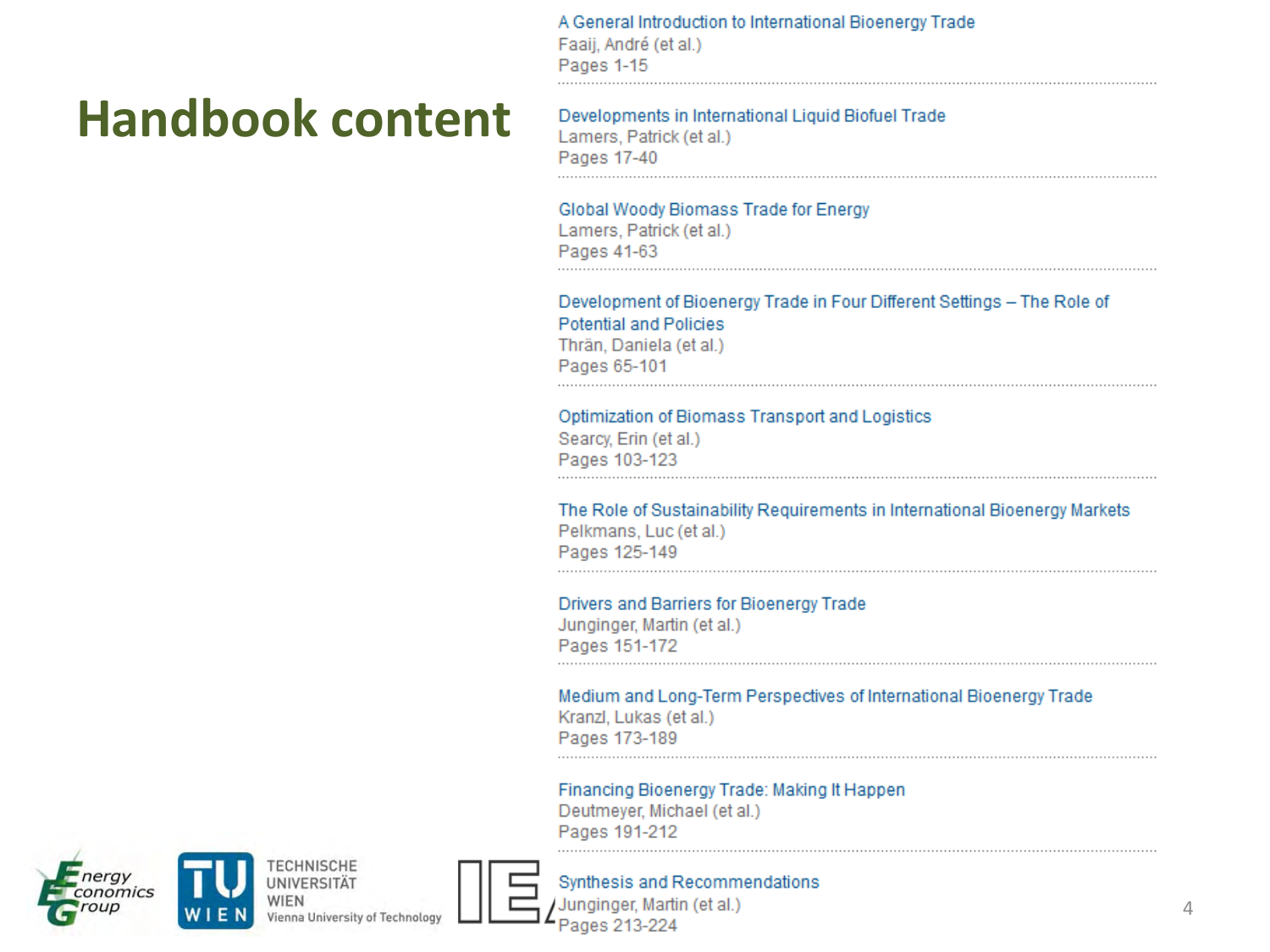World Biodiesel Trade Streams in 2011 (PJ) (minimum 1 PJ)

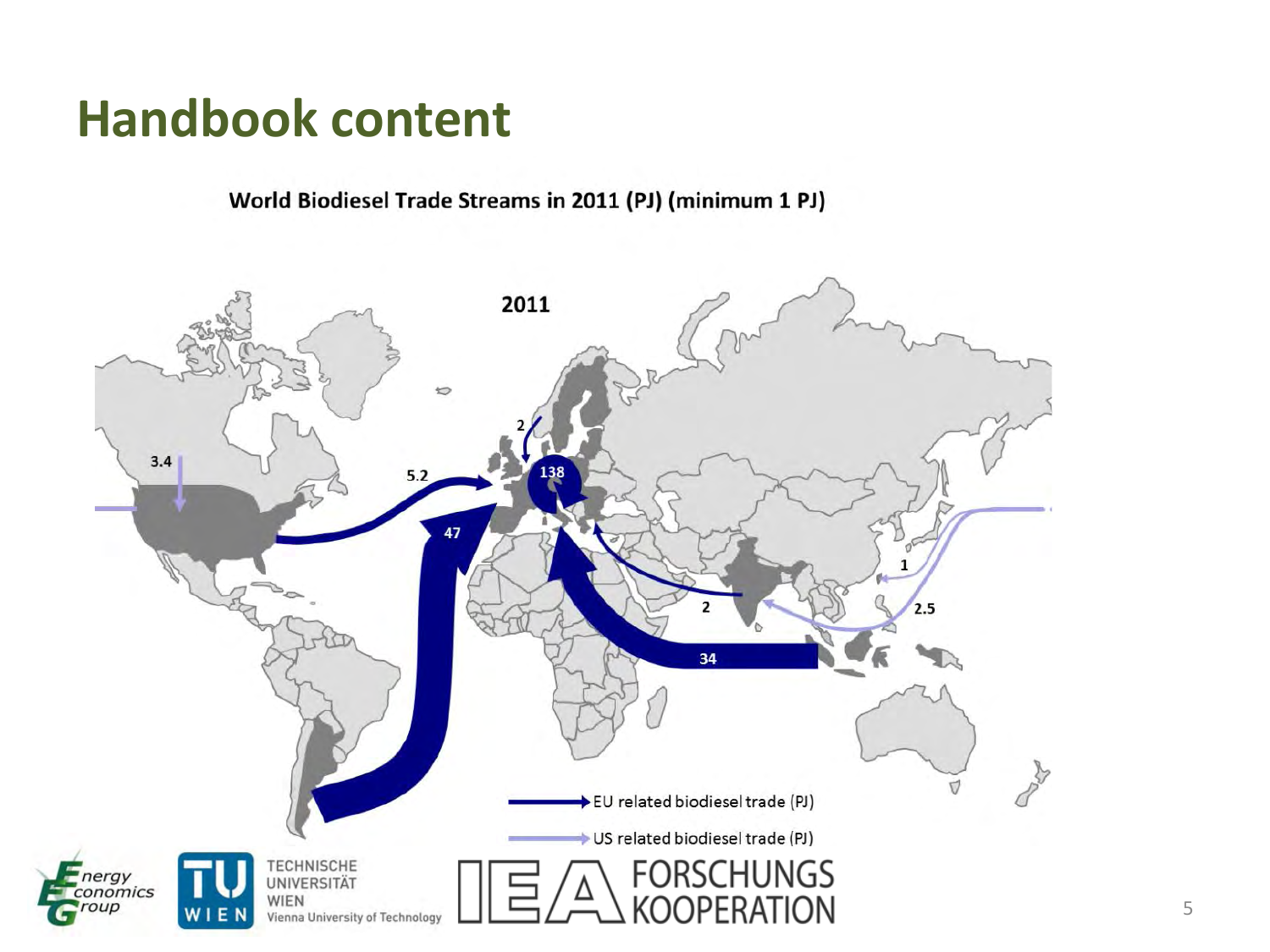World (Fuel) Ethanol Trade Streams in 2008 (PJ) (minimum 1 PJ)

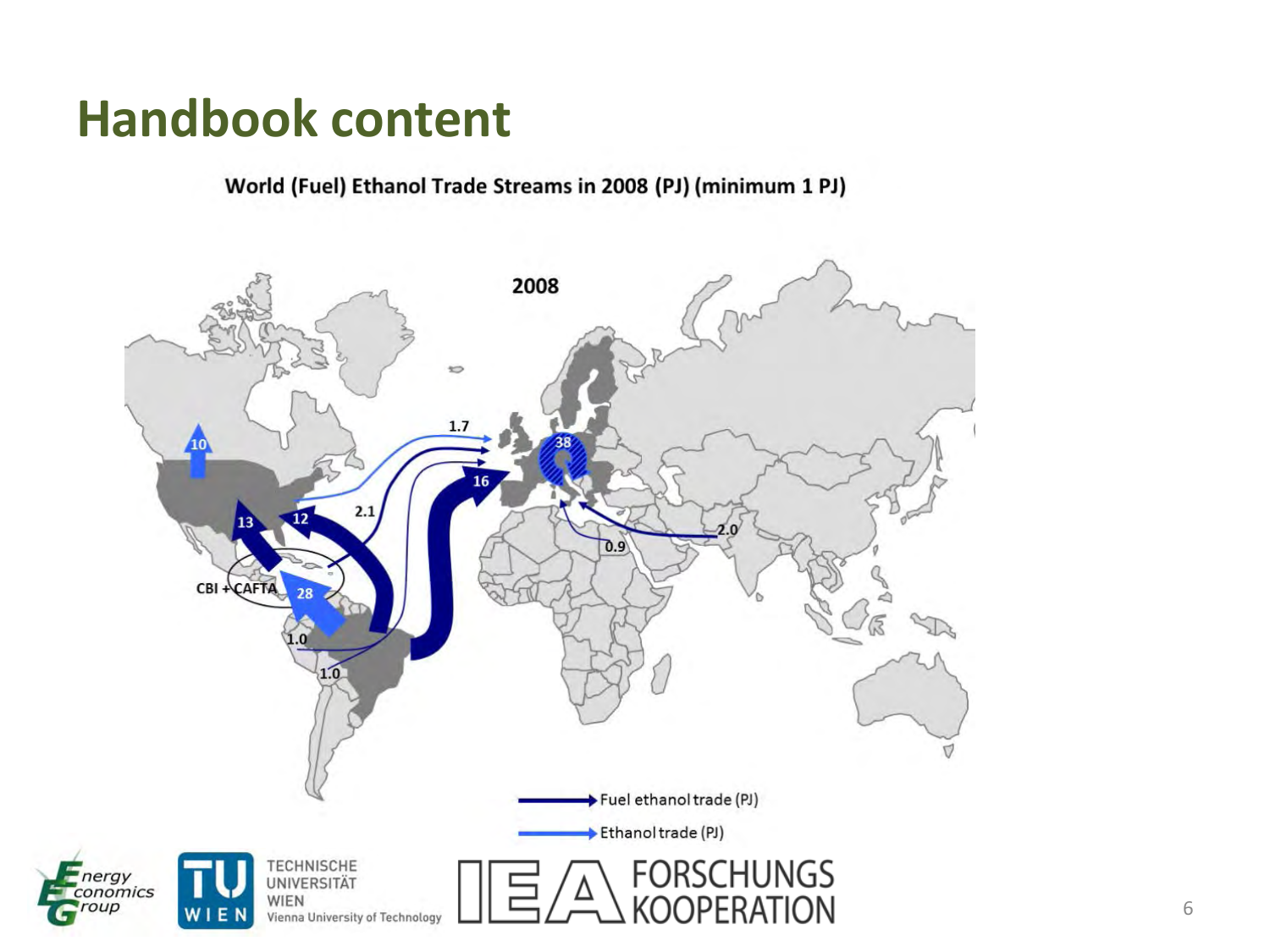World (Fuel) Ethanol Trade Streams in 2011 (PJ) (minimum 0.5 PJ)

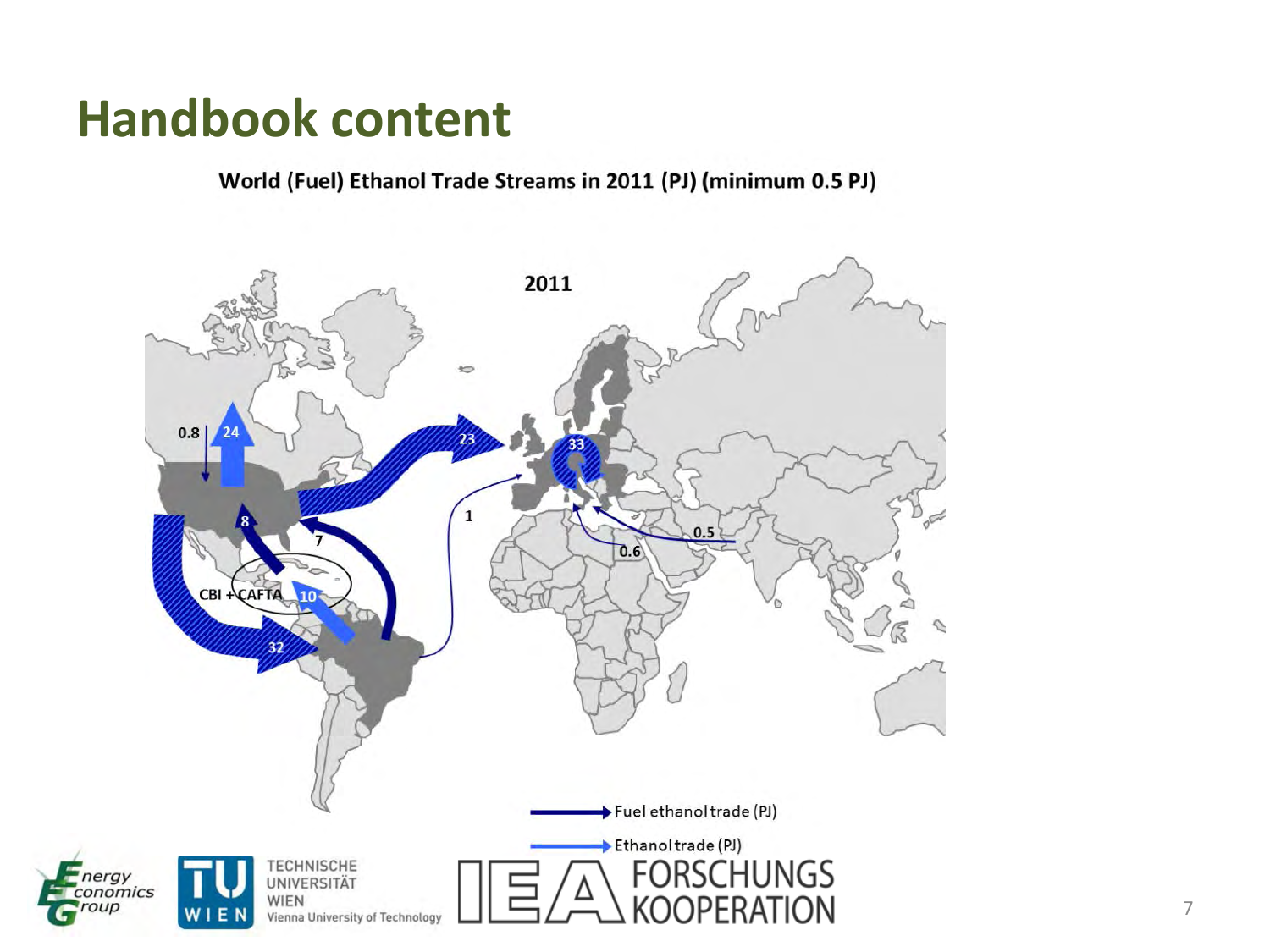**Global wood pellet trade streams in 2011 (kt) (minimum 10 kt)**

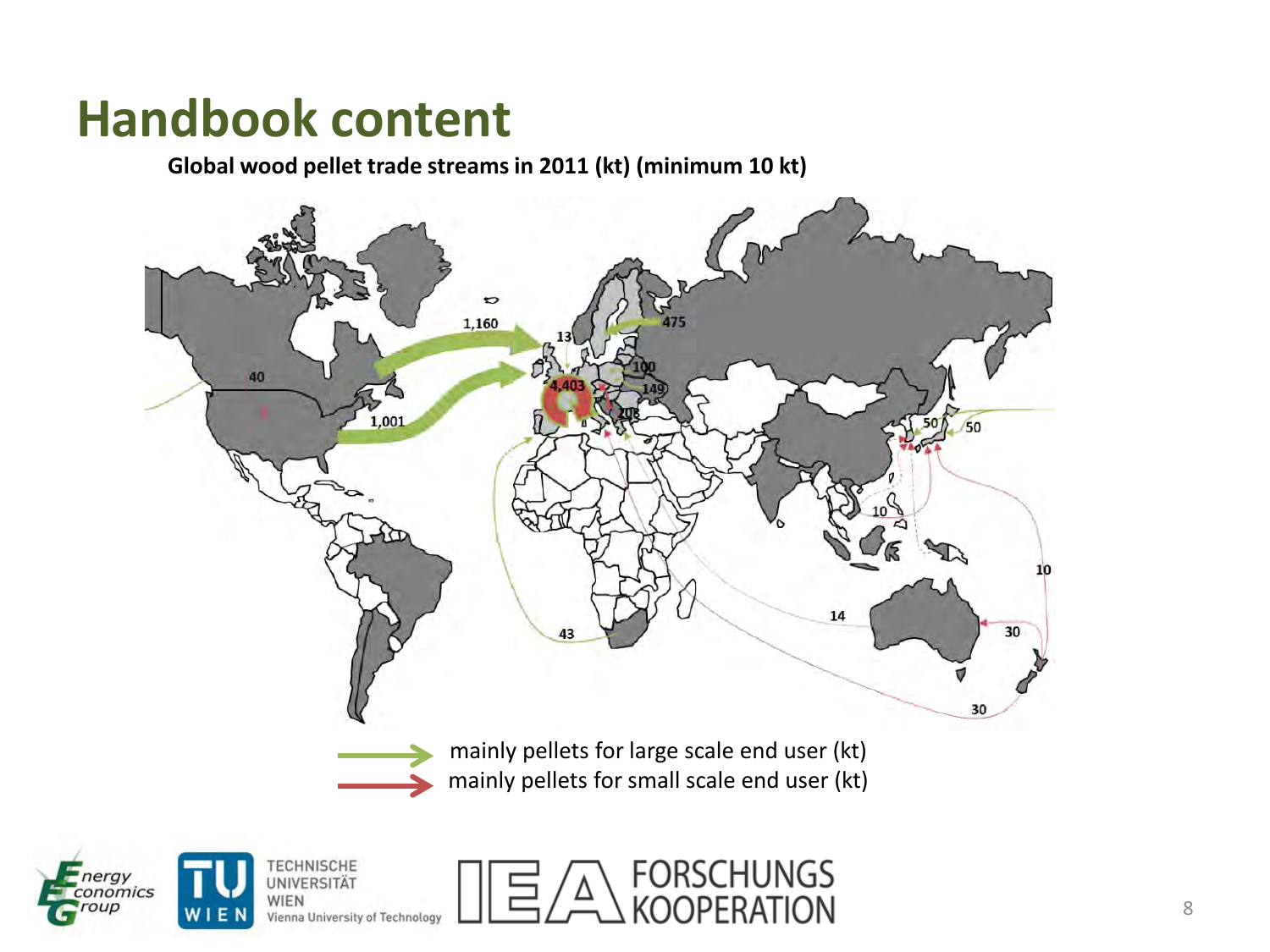### **Biomethane trade**

This publication focusses on the status of biomethane (which includes upgraded biogas and bio-SNG) production, grid injection and use in different IEA countries. It also illustrates the options and needs for the development of biomethane supply strategies with the focus on improved trade. Further, an overview of expected future development of the biomethane sector is given.

As part of the study, results from a dedicated questionnaire were assessed to get an insight into the opportunities and barriers for biogas and biomethane in the market in a number of countries.

This study has been compiled as a joint effort by experts from the Task 37 and 40 of the IEA Bioenergy Implementing Agreement.



#### **IEA** Bioenergy



**TECHNISCHE UNIVERSITÄT WIEN** Vienna University of Technology

### **Biomethane**

**Status and Factors Affecting Market Development and Trade** 



#### **Authors**

Daniela Thrän **UFZ & DBFZ, Germany Eric Billig** Jaqueline Daniel-Gromke Jens Ponitka **Michael Seiffert DBFZ, Germany** www.dbfz.de

**Tobias Persson Mattias Svensson** www.sgc.se

John Baldwin **CNG** Services www.cngservices.co.uk

Lukas Kranzl **Fabian Schipfer Julian Matzenberger TU Wien** www.tuwien.ac.at

**Nathalie Devriendt VITO** www.vito.be

**Mathieu Dumont RVO** www.rvo.nl

Jonas Dahl DTI www.dti.dk

Günther Bochmann University of Natural Resources and Applied Life Sciences Vienna (BOKU) www.boku.ac.at

**FORSCHUNGS** 

**KOOPERATION** 





**Cng** services ltd





Rijksdienst voor Ondernemend Nederland

**DANISH<br>TECHNOLOGICAL INSTITUTE** 

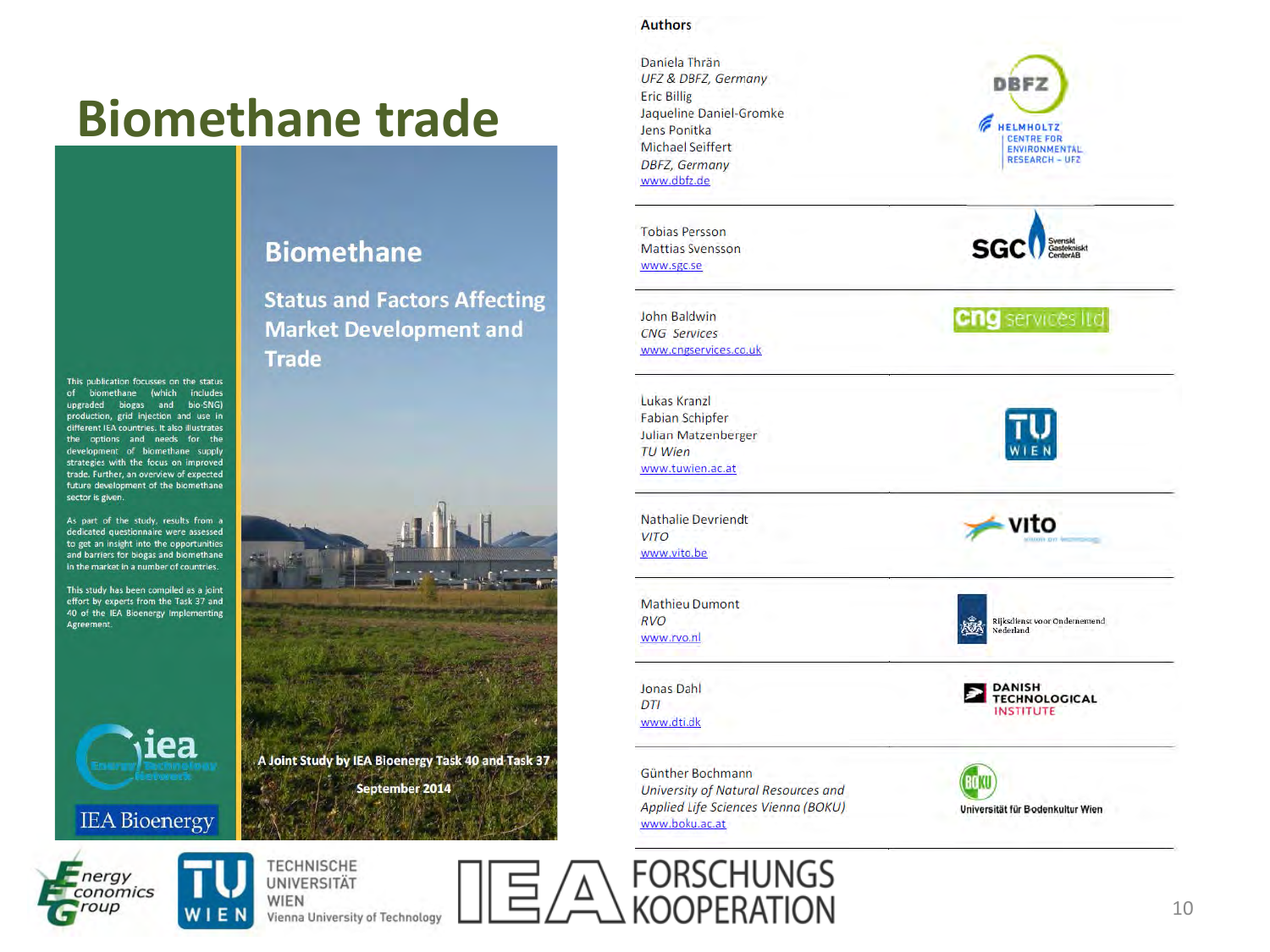### **Biomethane trade – content (selected)**

- **Production technologies for biomethane** 
	- Technical standards for the use of biomethane as vehicle fuel, grid injection and as LNG
- **Frame conditions, barriers and opportunities for biomethane production and use**
	- Environmental demands and sustainability standards
	- Cost of biomethane production
- **Expectation of the future development**

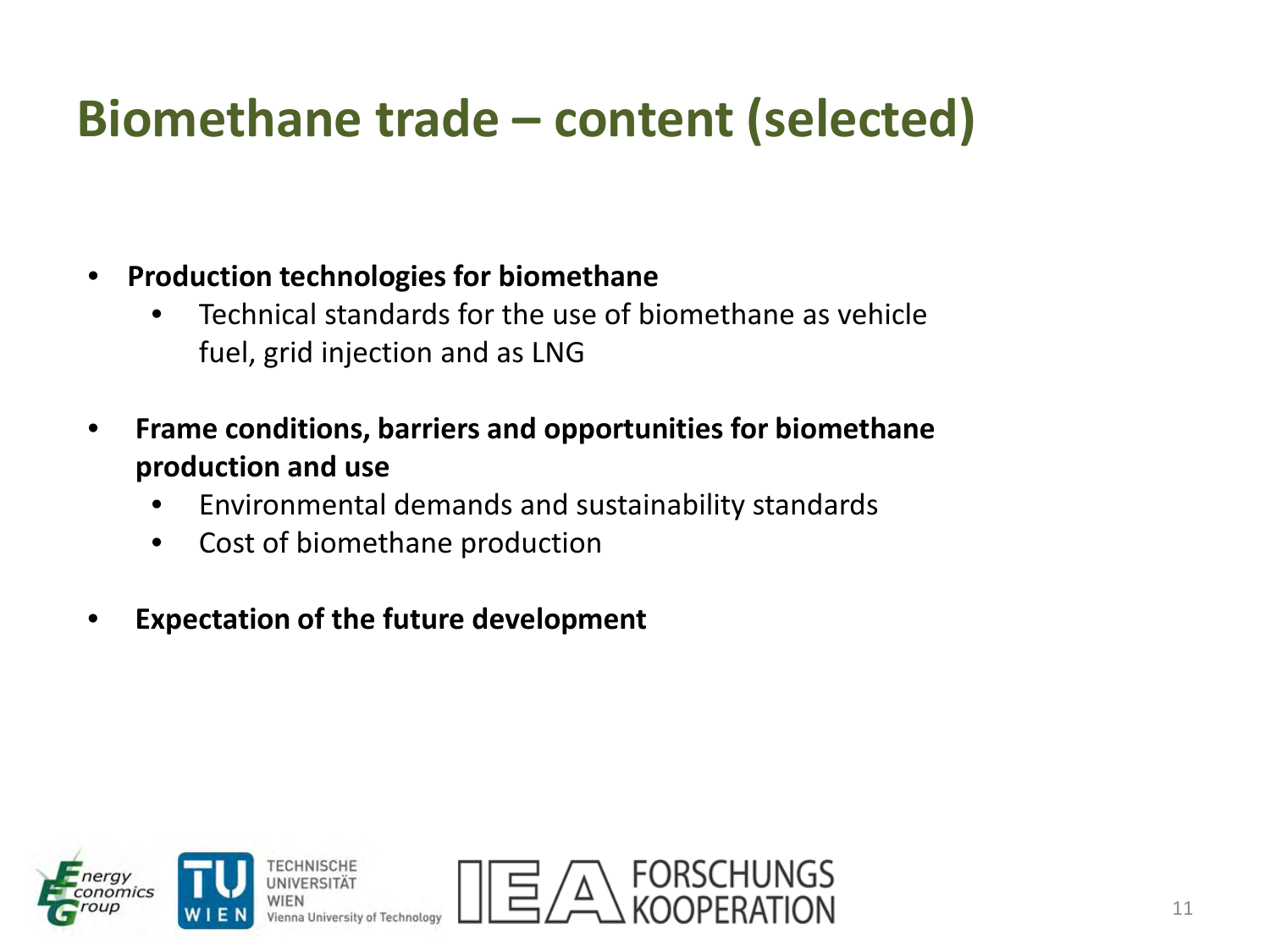## **Biomethane trade – recommendations (selected)**

- Development and implementation of widely-accepted technical standards regarding uniform biomethane injection to the natural gas grid (standardisation of biomethane quality – e.g. calorific value, degree of purity)
- Sustainability standars for all kinds of biomethane application including possibilitys to trade sustainable biomethane between countries.
- Certification and registries for a transparent national and international market of biomethane (e.g. no double support)
- Roadmaps for mid-and long-terms targets in order to clearly define the incentive

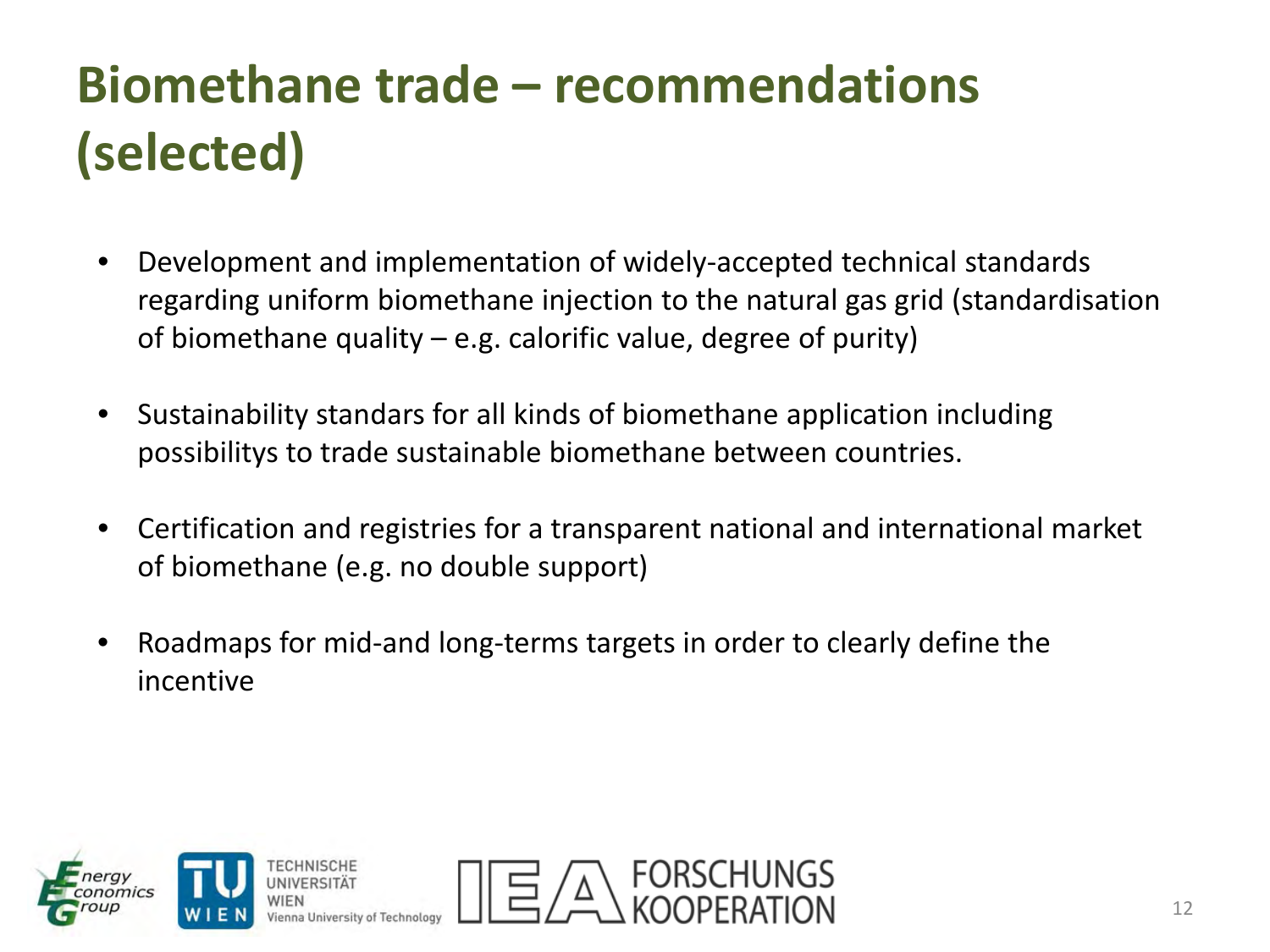## **Possible new industrial users of torrefied biomass - study**

### **ongoing**

Authors

- Lappeenranta University of Technology (LUT)
- Wild & Partner LLC
- Utrecht University (UU)

The industries looked at will be

- Iron and steel  $\bullet$
- Chemical and petrochemical industry  $\bullet$
- Paper, pulp and printing ۰
- Non metallic minerals (glass, ceramic, cement, etc.) ۰
- Transport equipment and fabricated metal products, machinery and equipment ۰



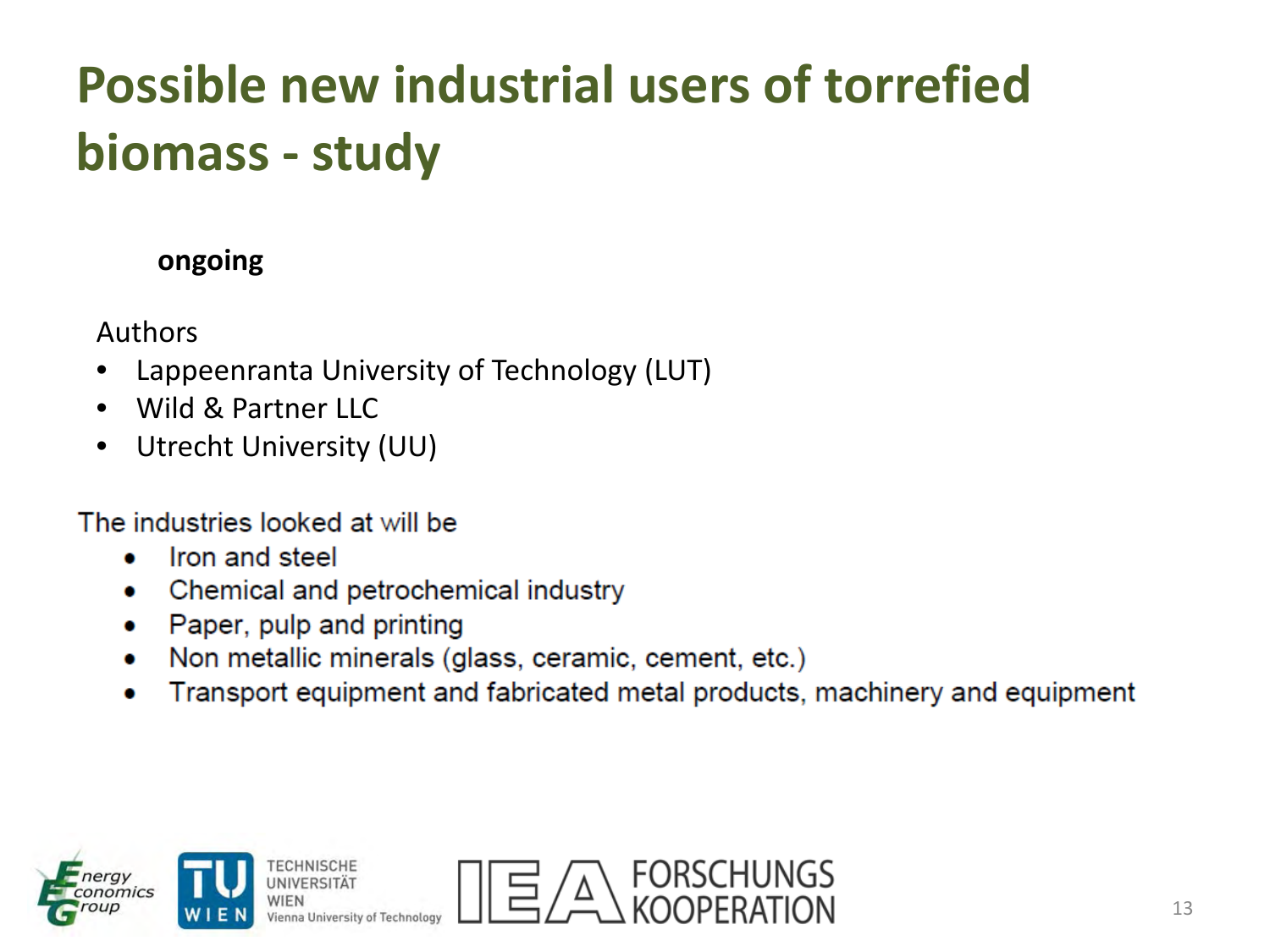## Participation and Co-Operation within task 40, 3rd Triennium

W&P

Participation or leading studies and publications

- o Torrefaction trade and legislative aspects
- o Long Distance Supply Chain Study
- o International Bioenergy Trade; Chapter 5 "Optimization of Biomass Transport and Logistics"
- o Biomass Trade Equity Funds
- o Liaising with task 32 on torrefaction

### *Michael Wild*

Wild & Partner LLC [michael@wild.or.at](mailto:michael@wild.or.at)

### **IBTC – International Biomass Torrefaction Council**

place du Champ de Mars 2, 1050 Brussels

[http://](http://www.aebiom.org/blog/ibtc/)[www.biomasstorrefaction.org](http://www.biomasstorrefaction.org/)